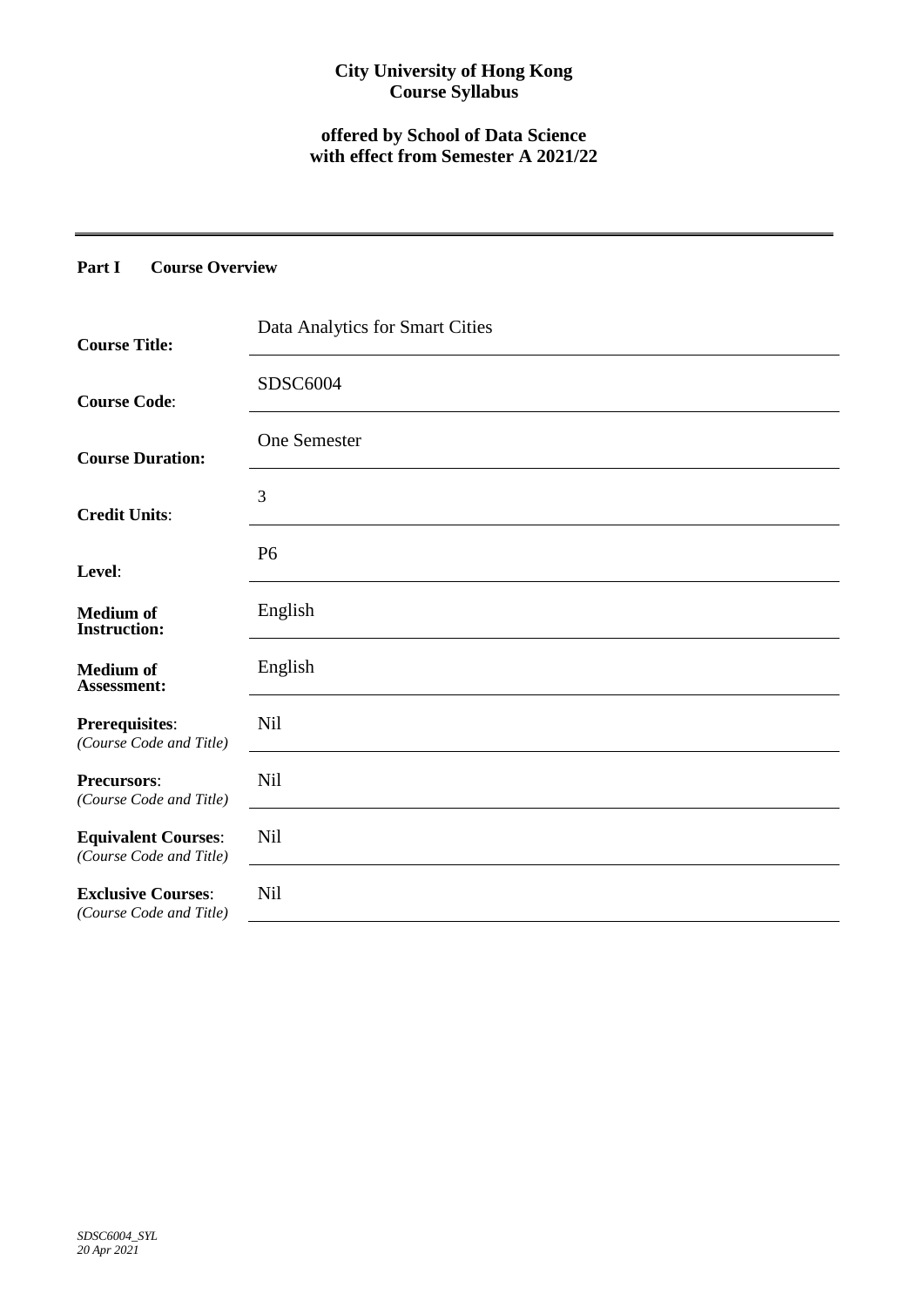### **Part II Course Details**

### **1. Abstract**

Modern cities depend on data flows that connect users and infrastructure. Thus, data science skills are critical for design and operation of smart cities. The abundance of data, and statistical analysis and machine learning algorithms for utilizing the data are expected to significantly improve decisions about how urban infrastructure and its environment are maintained and built. This course teaches basic, readily applicable data analytics, statistical methods, and machine learning algorithms that are useful for exploiting data obtained via crowd-sensing and remote sensing technologies within transportation, environmental, building, and power grids systems. The course will be taught in four modules: mobility and transportation, building energy systems, extreme events and urban resilience, and climate change and environmental variability. Throughout the course, students will learn to use real data to solve smart city application problems via basic statistics and machine learning techniques.

### **2. Course Intended Learning Outcomes (CILOs)**

*(CILOs state what the student is expected to be able to do at the end of the course according to a given standard of performance.)*

| No.              | <b>CILOs</b>                                                                                           | Weighting   | Discovery-enriched |                    |    |
|------------------|--------------------------------------------------------------------------------------------------------|-------------|--------------------|--------------------|----|
|                  |                                                                                                        | (i f)       |                    | curriculum related |    |
|                  |                                                                                                        | applicable) |                    | learning outcomes  |    |
|                  |                                                                                                        |             |                    | (please tick where |    |
|                  |                                                                                                        |             |                    | appropriate)       |    |
|                  |                                                                                                        |             | Al                 | A <sub>2</sub>     | A3 |
| 1.               | <b>Understand</b> data science principles in the design and<br>operation of smart cities               | 20%         | ✓                  |                    |    |
| 2.               | <b>Learn</b> smart city applications that are revolutionized by the<br>increasing availability of data | 20%         | ✓                  |                    |    |
| 3.               | Apply the appropriate data science methods to various<br>smart city applications                       | 20%         |                    |                    |    |
| $\overline{4}$ . | <b>Improve</b> the design or operation of a smart city by using<br>data analytic methods               | 20%         |                    |                    |    |
| 5.               | <b>Explain</b> role of Internet of Things in a smart city                                              | 20%         |                    |                    |    |
|                  |                                                                                                        | 100%        |                    |                    |    |

### *A1: Attitude*

*Develop an attitude of discovery/innovation/creativity, as demonstrated by students possessing a strong sense of curiosity, asking questions actively, challenging assumptions or engaging in inquiry together with teachers.*

#### *A2: Ability*

*Develop the ability/skill needed to discover/innovate/create, as demonstrated by students possessing critical thinking skills to assess ideas, acquiring research skills, synthesizing knowledge across disciplines or applying academic knowledge to self-life problems.*

#### A3: *Accomplishments*

*Demonstrate accomplishment of discovery/innovation/creativity through producing /constructing creative works/new artefacts, effective solutions to real-life problems or new processes.*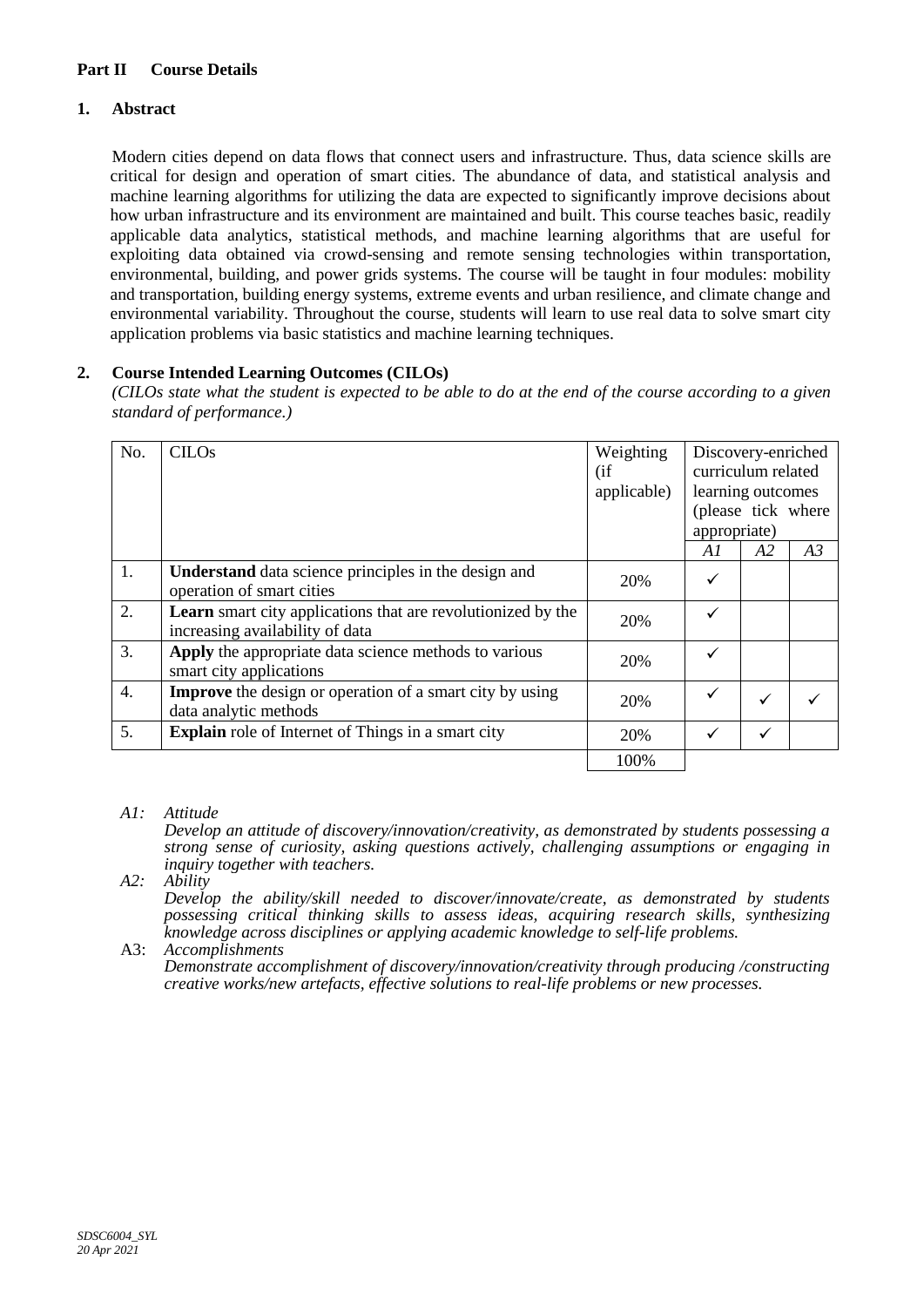### **3. Teaching and Learning Activities (TLAs)**

*(TLAs designed to facilitate students' achievement of the CILOs.)*

| <b>TLA</b>            | <b>Brief Description</b>                                                                                                                                                                                                                                                                | CILO No. |                | Hours/week (if |   |              |              |
|-----------------------|-----------------------------------------------------------------------------------------------------------------------------------------------------------------------------------------------------------------------------------------------------------------------------------------|----------|----------------|----------------|---|--------------|--------------|
|                       |                                                                                                                                                                                                                                                                                         |          | $\overline{2}$ | 3              | 4 | 5            | applicable)  |
| Lectures              | Learning through teaching is<br>primarily based on lectures.<br>Mini-lectures and small-group<br>exercises will be used to<br>facilitate conceptual<br>understanding of smart cities<br>and applications of various<br>data science tools and<br>techniques to improve smart<br>cities. | ✓        | ✓              | ✓              | ✓ | ✓            | 26 hours/sem |
| Tutorial<br>Exercises | The team-based exercises<br>provide students with the<br>opportunities to familiarize<br>and apply the data science<br>tools learnt during the lectures<br>through practical problem<br>solving.                                                                                        |          |                | ✓              | ✓ | $\checkmark$ | 13 hours/sem |

### **4. Assessment Tasks/Activities (ATs)**

*(ATs are designed to assess how well the students achieve the CILOs.)*

| <b>Assessment Tasks/Activities</b>                                | CILO No.     |              |                |                |              | Weighting | Remarks |
|-------------------------------------------------------------------|--------------|--------------|----------------|----------------|--------------|-----------|---------|
|                                                                   | 1            | $\mathbf{2}$ | $\overline{3}$ | $\overline{4}$ | 5            |           |         |
| <b>Continuous Assessment:</b><br>70<br>$\%$                       |              |              |                |                |              |           |         |
| <b>Test</b>                                                       |              |              | ✓              | $\checkmark$   | $\checkmark$ | 20%       |         |
| <b>Assignments</b>                                                |              |              | $\checkmark$   | $\checkmark$   | $\checkmark$ | 20%       |         |
| <b>Group Project</b>                                              | $\checkmark$ | $\checkmark$ | $\checkmark$   | $\checkmark$   |              | 30%       |         |
| Examination:<br>% (duration:<br>30<br>2 hours<br>, if applicable) |              |              |                |                |              |           |         |
| Examination                                                       | $\checkmark$ | $\checkmark$ | $\checkmark$   | $\checkmark$   | $\checkmark$ | 30%       |         |
|                                                                   |              |              |                |                |              | 100%      |         |

For a student to pass the course, at least 30% of the maximum mark for the examination should be obtained.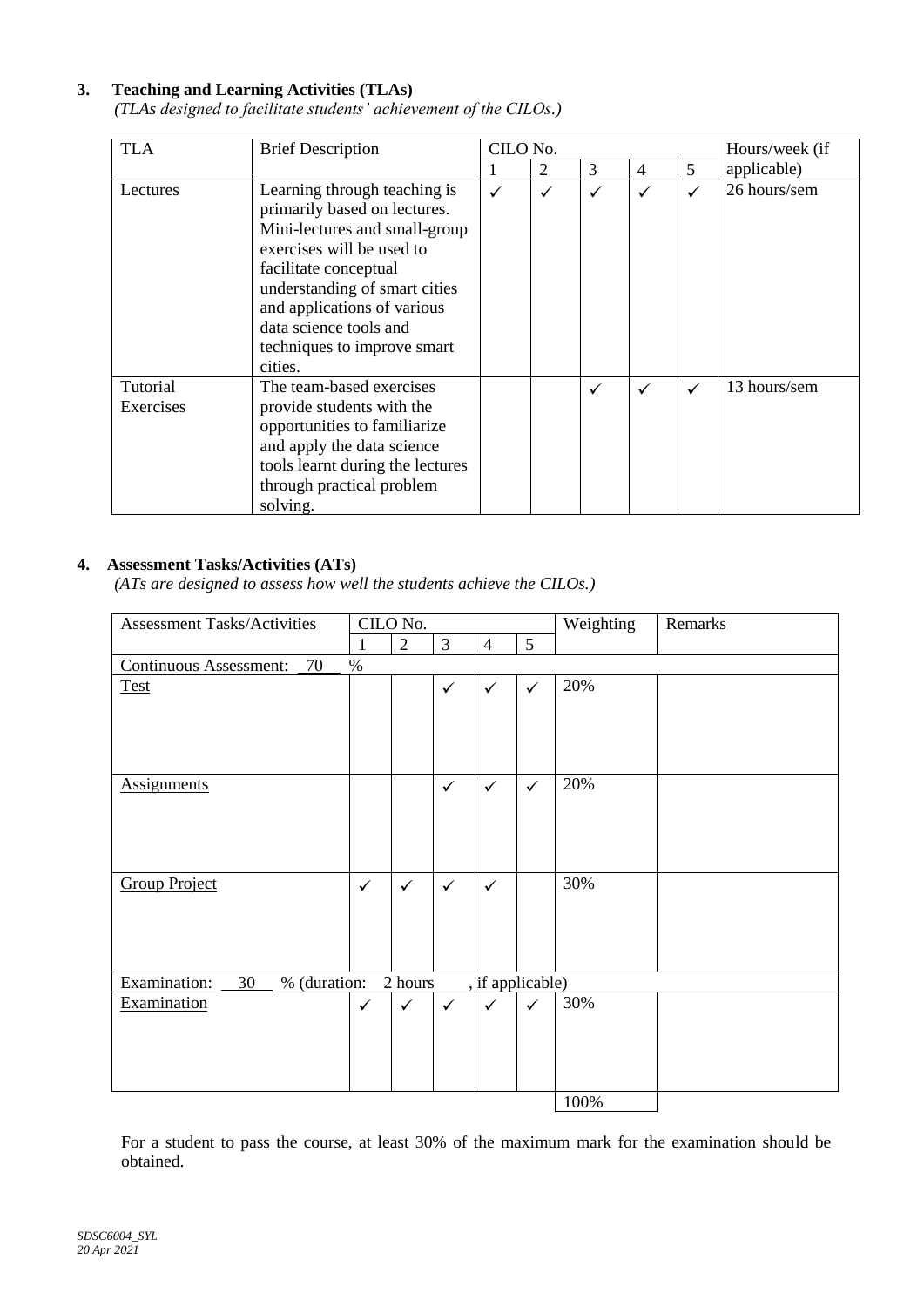### **5. Assessment Rubrics**

*(Grading of student achievements is based on student performance in assessment tasks/activities with the following rubrics.)*

| <b>Assessment Task</b> |               | Criterion                                                                                                                                                                                                                                                                                                                                                                                      | Excellent     | Good          | Fair          | Marginal     | Failure                                 |
|------------------------|---------------|------------------------------------------------------------------------------------------------------------------------------------------------------------------------------------------------------------------------------------------------------------------------------------------------------------------------------------------------------------------------------------------------|---------------|---------------|---------------|--------------|-----------------------------------------|
|                        |               |                                                                                                                                                                                                                                                                                                                                                                                                | $(A+, A, A-)$ | $(B+, B, B-)$ | $(C+, C, C-)$ | (D)          | (F)                                     |
| Test<br>1.             |               | 2-hour test to assess students' conceptual                                                                                                                                                                                                                                                                                                                                                     | High          | Significant   | Moderate      | <b>Basic</b> | Not even                                |
|                        |               | understanding of data science methods for<br>smart city applications.                                                                                                                                                                                                                                                                                                                          |               |               |               |              | reaching marginal<br>levels             |
|                        | Assignments   | Students' ability to understand the role of<br>data science in smart cities and to utilize real<br>data set for smart city design or operation.<br>Explanation and presentation of results are<br>also assessed.                                                                                                                                                                               | High          | Significant   | Moderate      | <b>Basic</b> | Not even<br>reaching marginal<br>levels |
| 3.                     | Group Project | Students' ability to adopt a systematic and<br>data science methodology based approach to<br>a smart city application are assessed through<br>written report and oral presentation. Such<br>approach should be observable throughout<br>the stream of problem identification and<br>justification, data collection, data analysis,<br>inferences, and discussion of implication of<br>results. | High          | Significant   | Moderate      | <b>Basic</b> | Not even<br>reaching marginal<br>levels |
| 4.                     | Examination   | Examination questions are designed to assess<br>student's level of achievement of the<br>intended learning outcomes, with emphasis<br>placed on conceptual understanding and<br>correct application of data science methods<br>for smart city applications.                                                                                                                                    | High          | Significant   | Moderate      | <b>Basic</b> | Not even<br>reaching marginal<br>levels |

The midterm, tutorial exercises and laboratory report will be numerically-marked, while examination will be numerically-marked and grades-awarded accordingly.